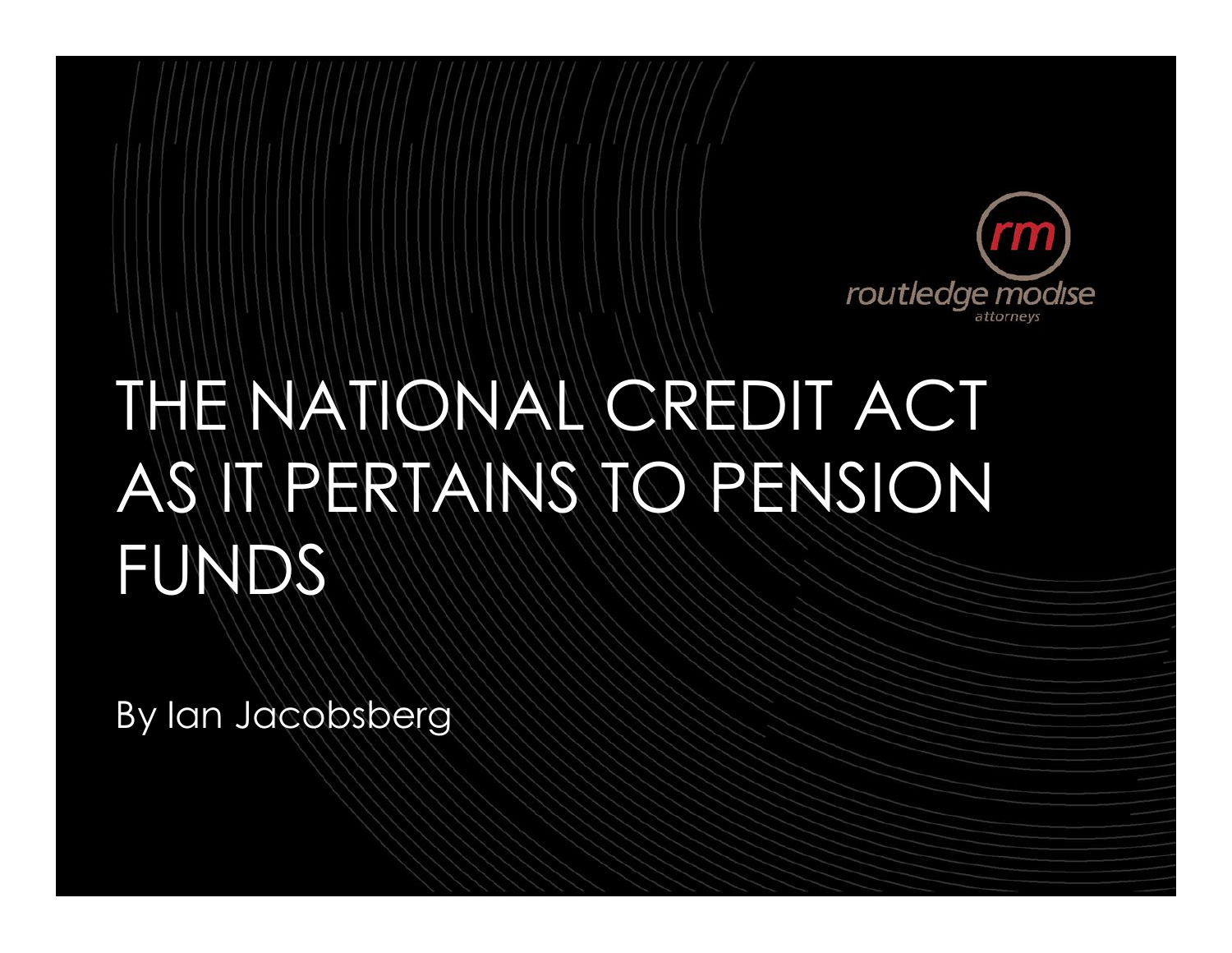#### THE NATIONAL CREDIT ACT, NO. 34 OF 2005routledge modise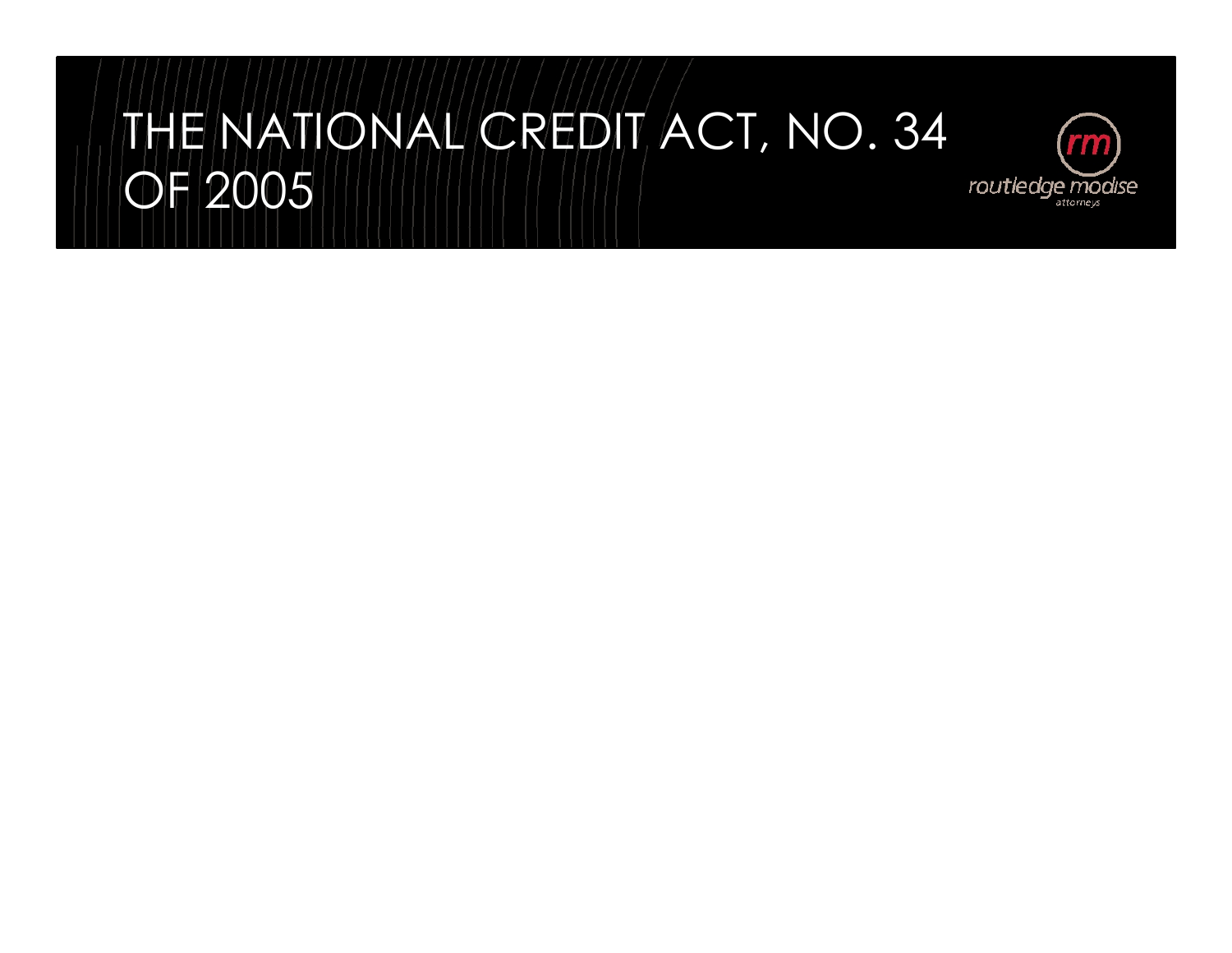

- Juristic person with asset value exceeding R1 million;
- Juristic person with asset value not exceeding R1 million, but principal debt is not less than R250 000;
- Credit provider is the Reserve Bank;

EXEMPTIONS

• Credit provider is outside RSA and minister has approved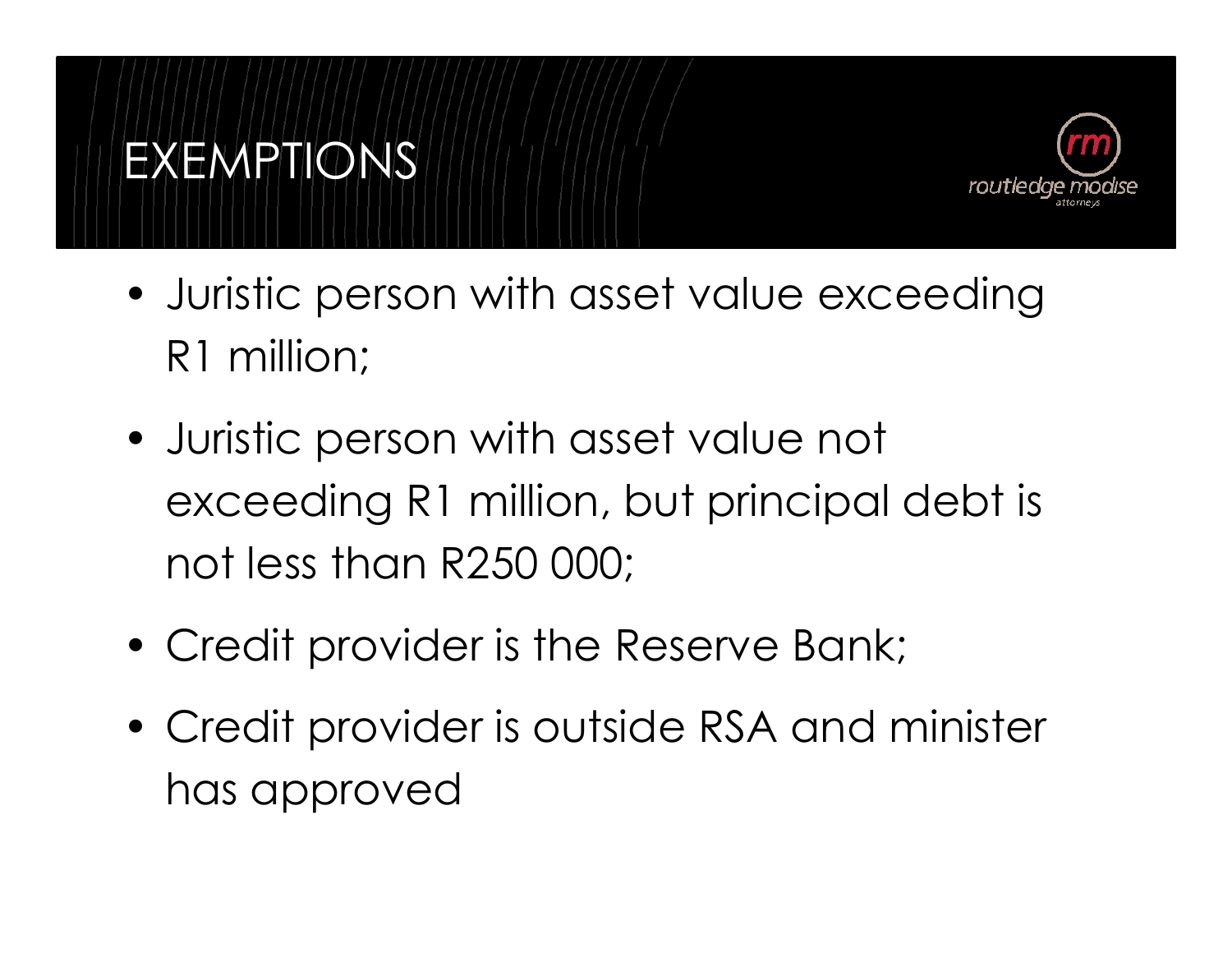### THE DEFINITION OF A CREDIT AGREEMENT



- Includes:
	- A mortgage agreement;
	- A secured loan;
	- An undertaking to satisfy an obligation of another person in terms of a credit facility or transaction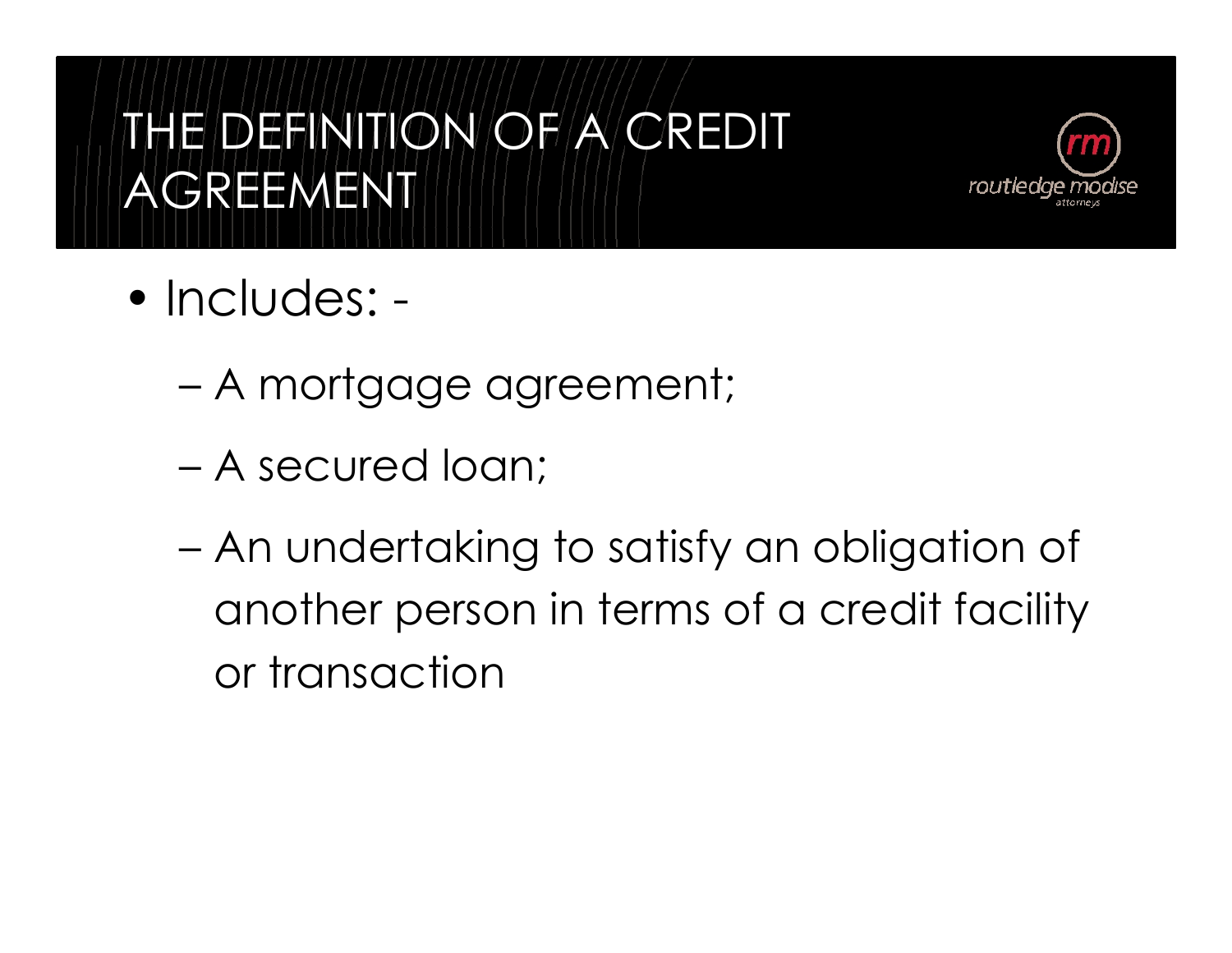# CATEGORIES OF CREDIT AGREEMENT



- "Small" principal debt less than<br>---------R15 000;
- "Intermediate" principal debt equal to or greater than R15 000 but less than R250 000;
- "Large" principal debt equal to or more than R250 000.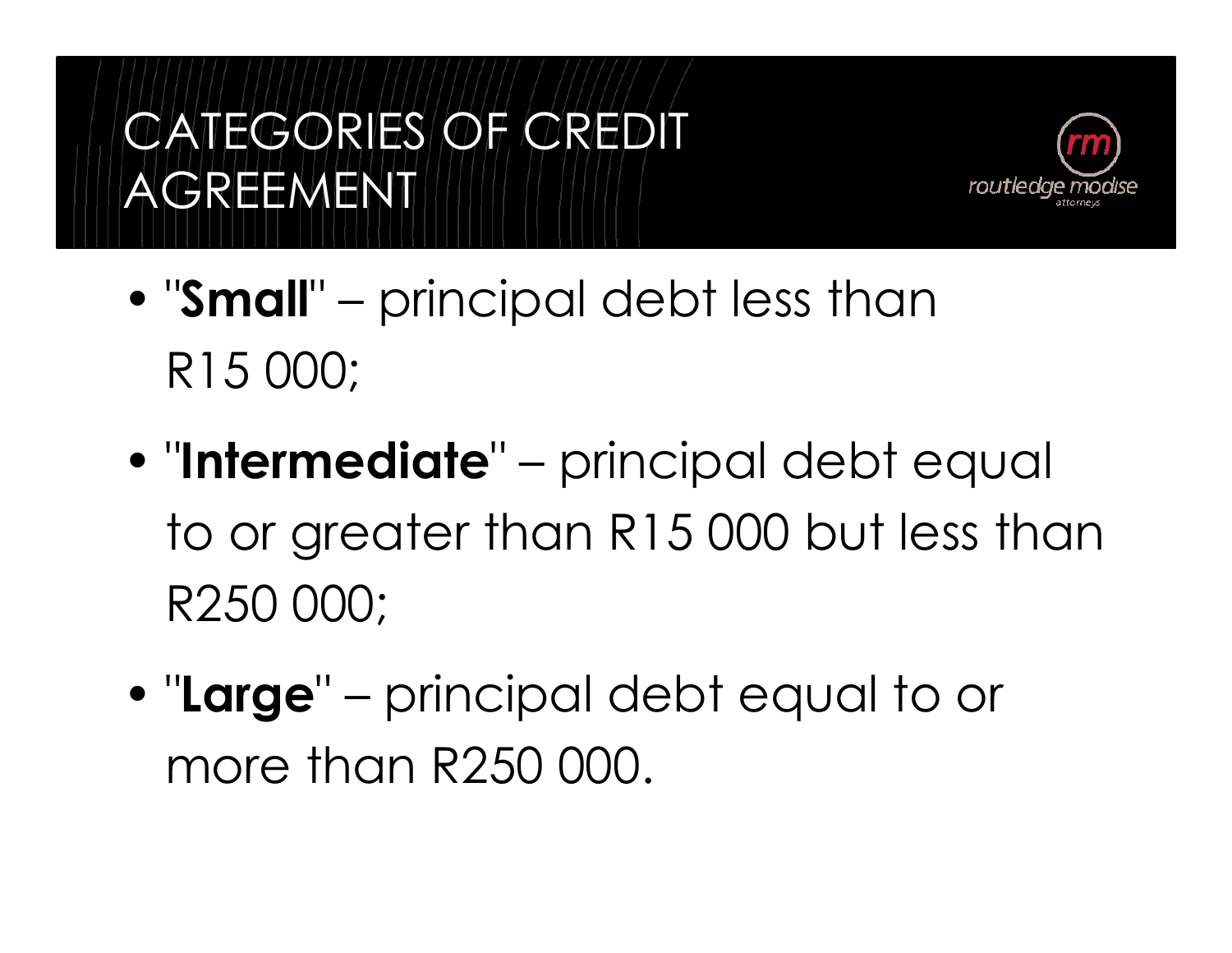### PRE – AGREEMENT DISCLOSURE: "SMALL" AGREEMENT



- Pre-agreement statement
- Quotation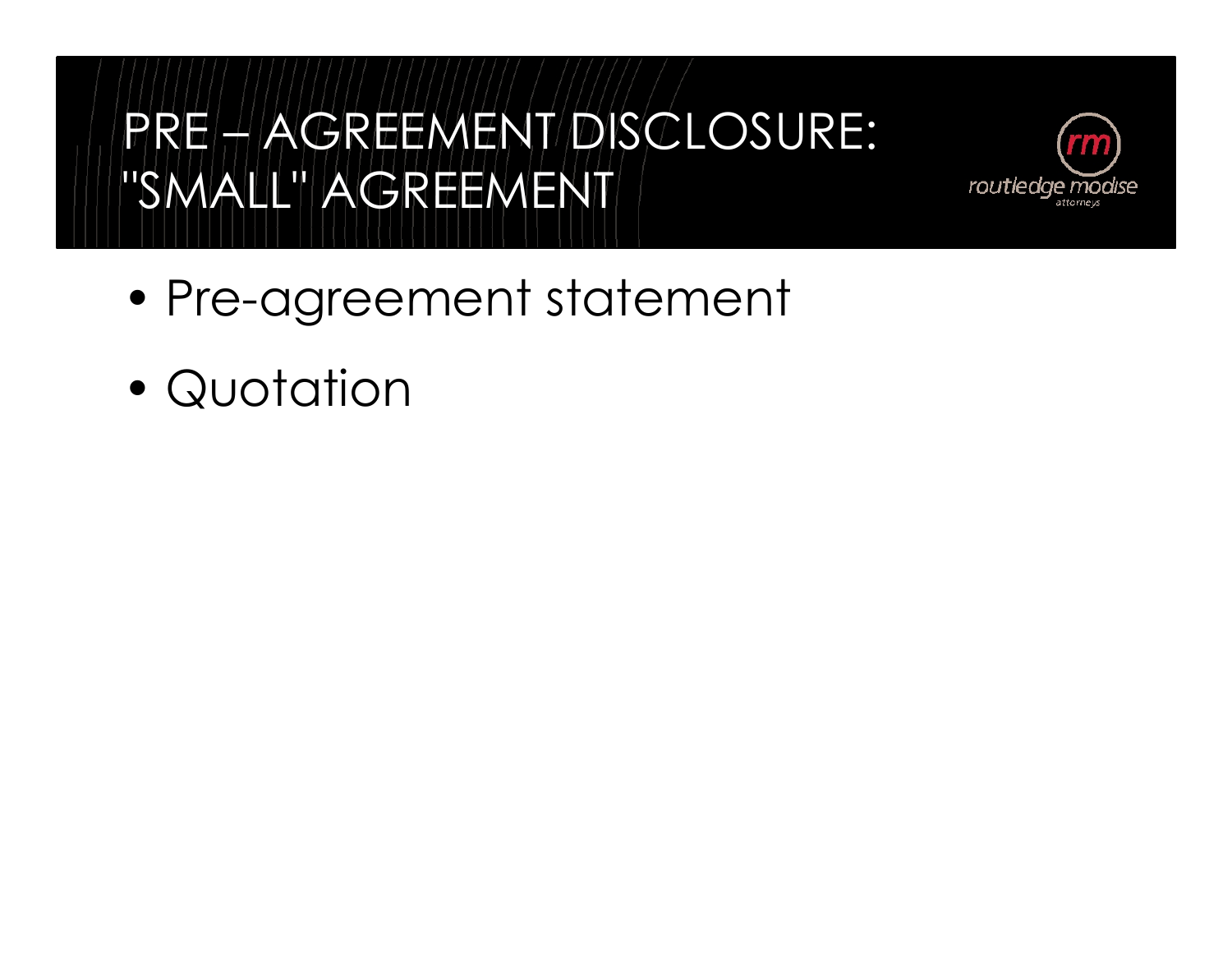PRE-AGREEMENT DISCLOSURE: "INTERMEDIATE" AND "LARGE" AGREEMENT



- Pre-agreement statement;
- Quotation setting out:
	- Principal debt;
	- Proposed distribution;
	- Interest rate and credit costs;
	- Total cost of agreement;
	- Costs payable on rescission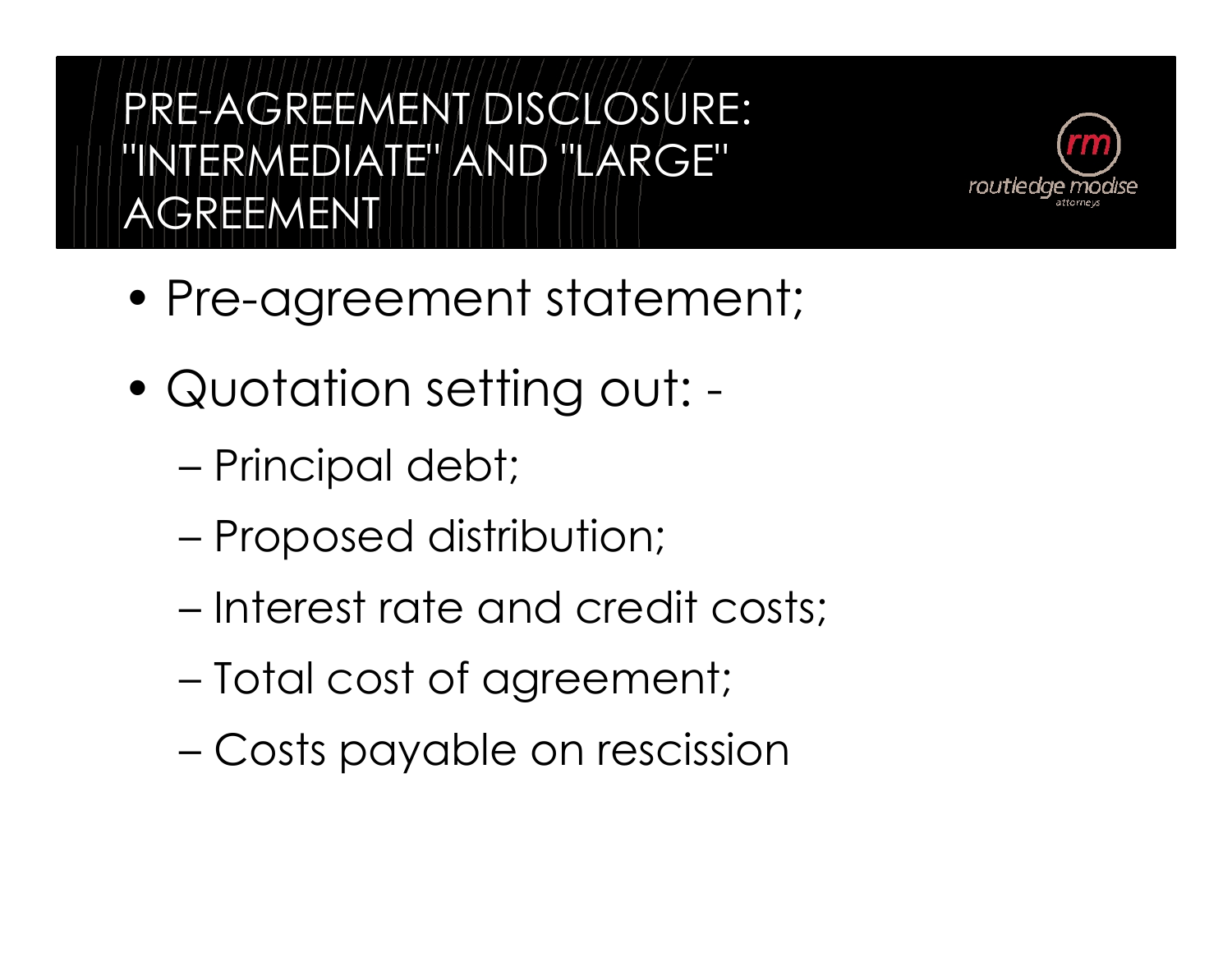# CREDIT INSURANCE POLICY REQUIREMENTS (1)



- Must not be unreasonable or at an unreasonable cost;
- Consumer must be informed that he may waive the policy and substitute one of his choice.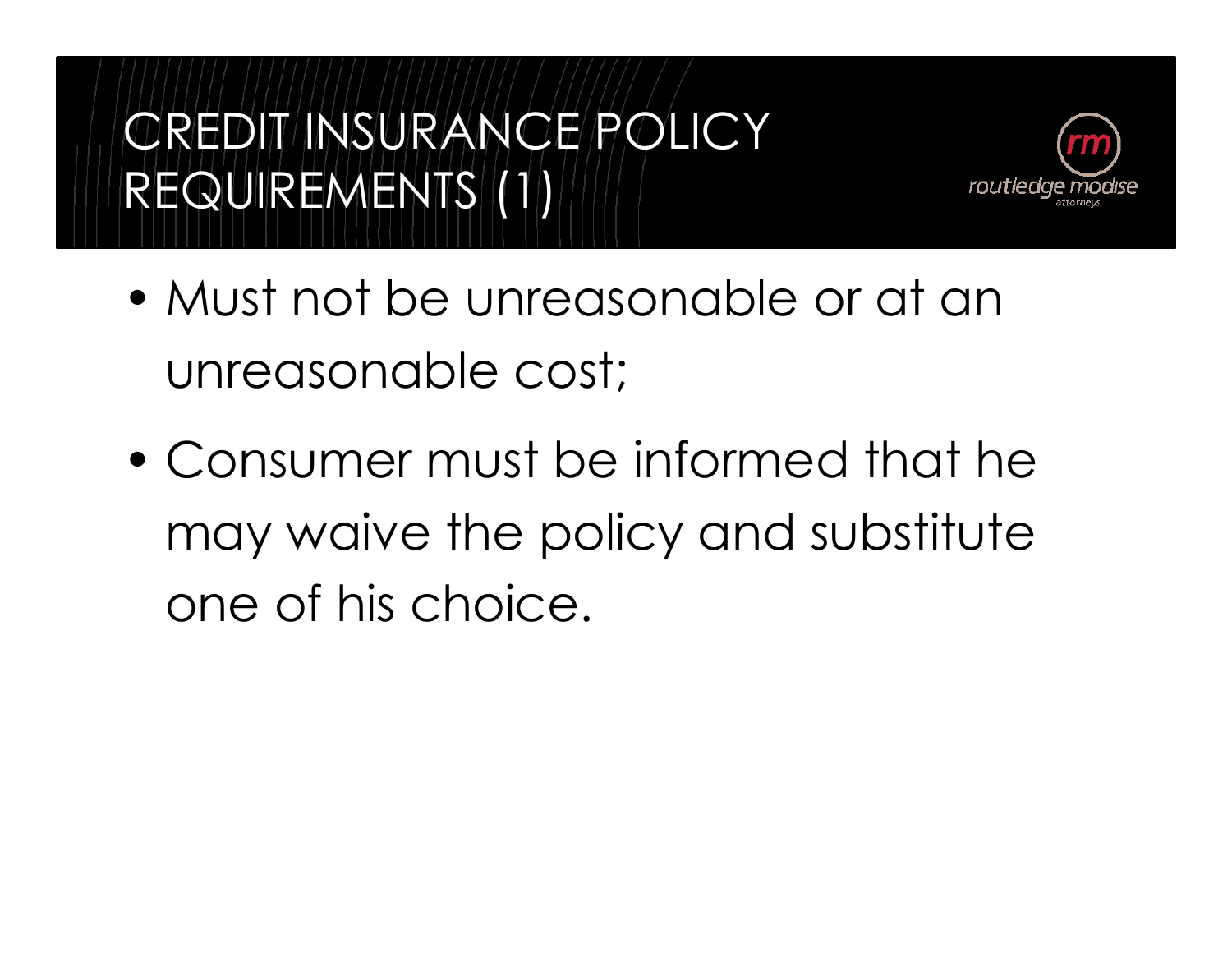## CREDIT INSURANCE POLICY REQUIREMENTS (2)



- Payment of premiums must be
	- Monthly in small or intermediate agreements;
	- Monthly or annual in large agreements
- No surcharge, fee or additional premiums are permitted.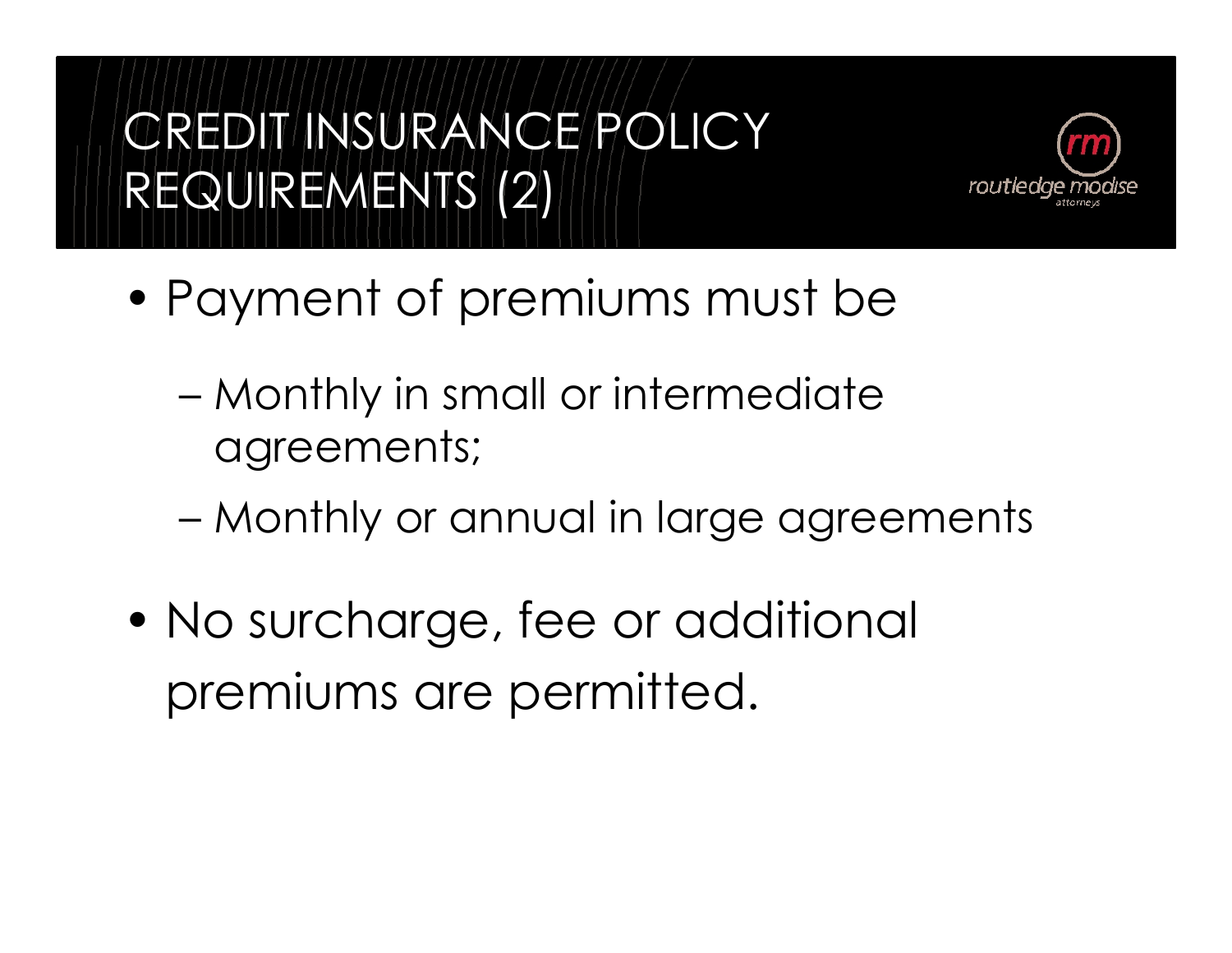# CREDIT INSURANCE POLICY REQUIREMENTS (3)



The credit provider must disclose: -

- The cost to the consumer of insurance supplied;
- Fees, commissions, remuneration or benefits payable to the credit provider.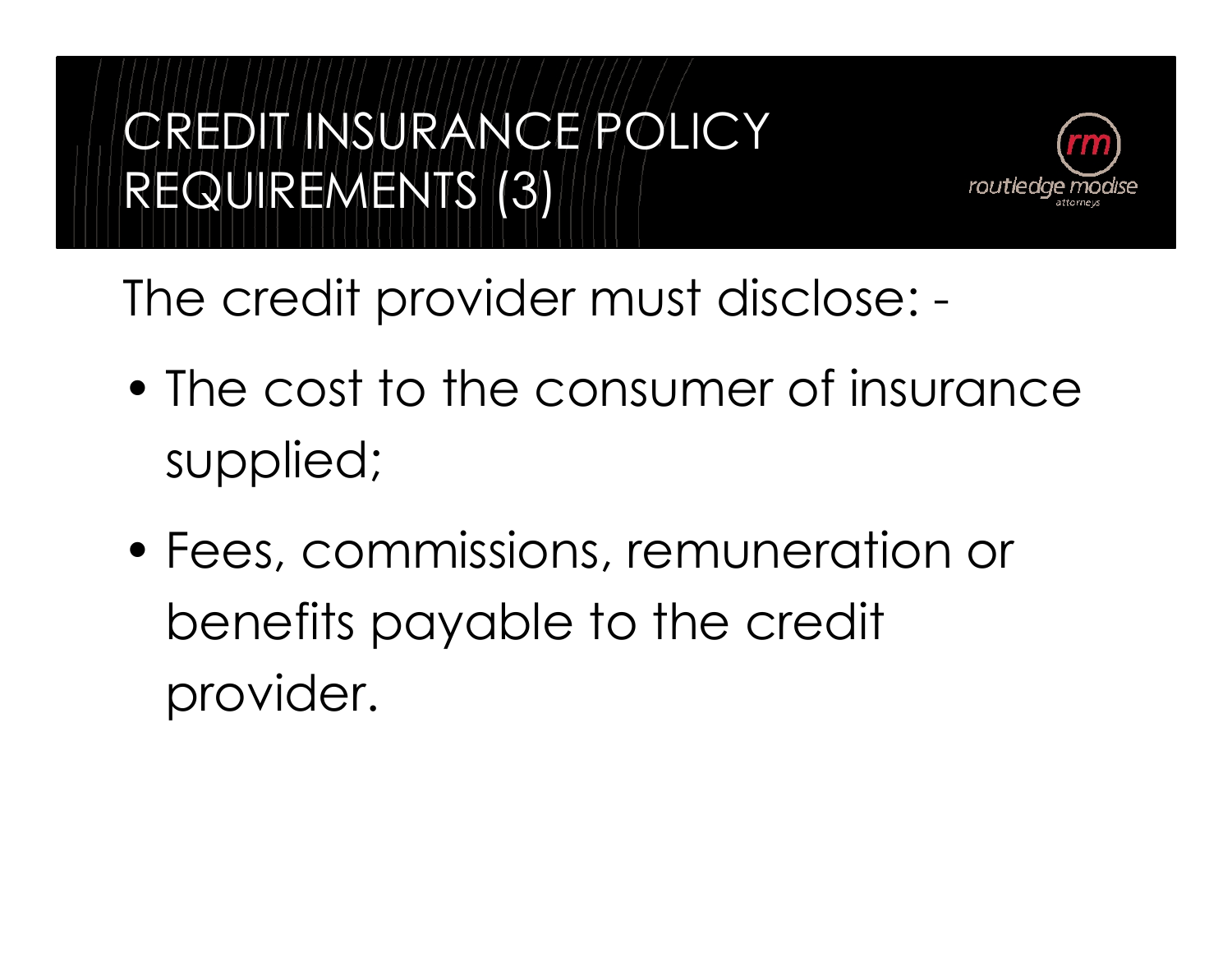### EMPLOYER AS AGENT FOR CREDIT PROVIDER